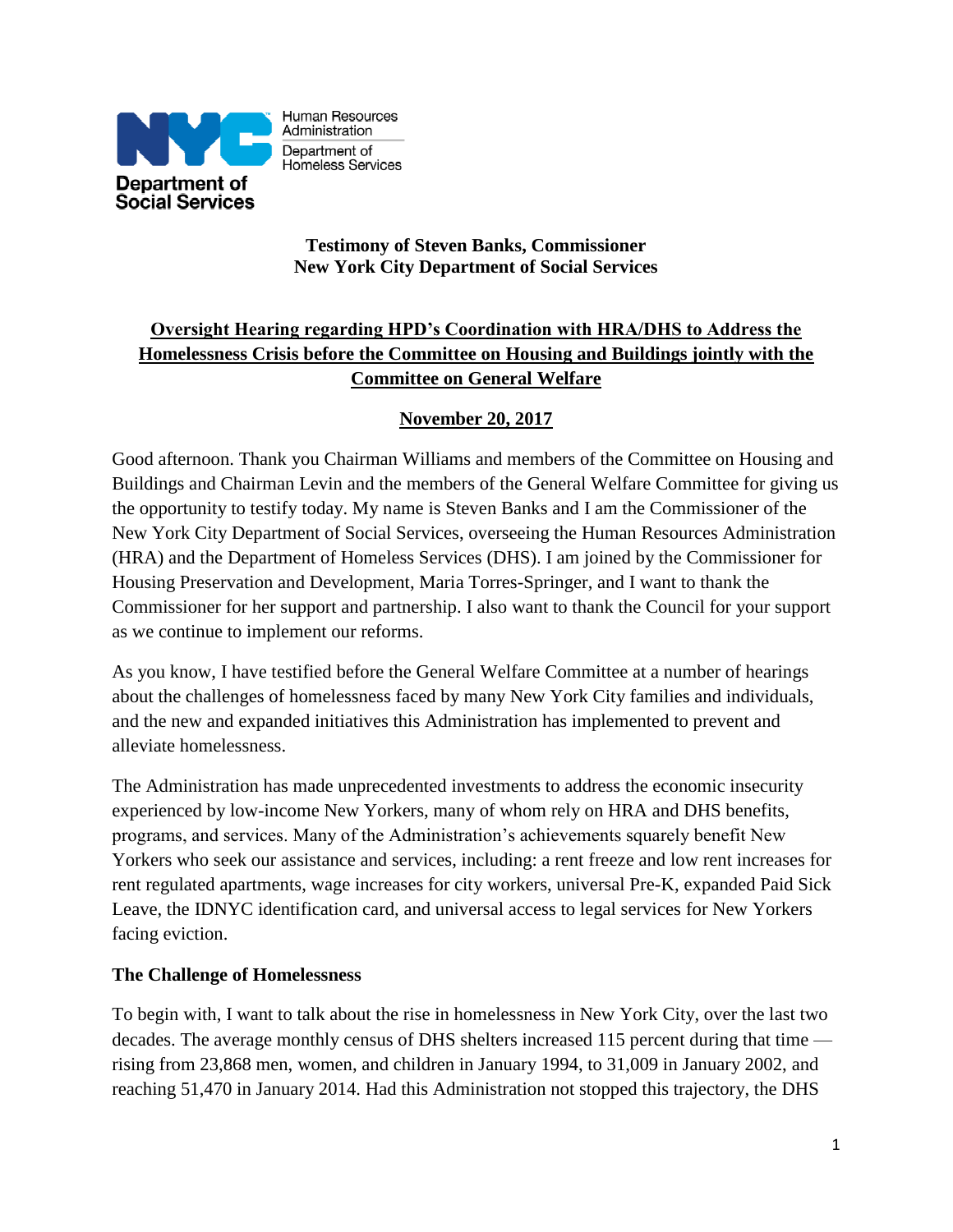shelter census would have likely reached nearly 70,000 this year, rather than the 60,000 level it has been at<sup>1</sup>.

As we described in the Mayor's *Turning the Tide* plan released earlier this year to reform the city's approach to homelessness, there are many factors that have contributed to the steady upward trajectory of the shelter census over the past nearly four decades:

- Stagnant wages resulting in an increasing gap between wages and rent between 2005 and 2015, the median New York City household income increased by just 4.8 percent in real dollars, while the median rent increased by 18.3 percent in real dollars<sup>2</sup>;
- A net loss of about 150,000 affordable or rent stabilized apartments between 1994 and 2012<sup>3</sup> ;
- Systematic reductions by the federal government to multiple anti-poverty tools such as cash assistance, food stamps and Medicaid;
- Insufficient support and resources to address barriers to housing facing New Yorkers with mental health and substance use disorders, including long periods of institutionalization or incarceration;
- And the abrupt end of the Advantage rental assistance program by the State and City, which offered subsidies for people in shelters if they took part in job training – between April 2011, when the Advantage program ended, and 2014, when this Administration reinstituted rental assistance and rehousing programs, the DHS census grew by an extraordinary 38 percent – some  $14,000$  people<sup>4</sup>.

Combined, these and other trends mean that by 2015 the city had only half the housing it needs for about three million low-income New Yorkers<sup>5</sup>.

As a result, these New Yorkers end up sacrificing a great deal to stay in their homes and maintain their connections to their communities. Some 360,000 New York City households pay more than 50 percent of their income on rent and utilities. Another 140,000 households pay more than the 30 percent. This means a total of a half a million New York City households are paying an unaffordable amount of their income for housing<sup>6</sup>. Many people who face these rent burdens cycle in and out of poverty, living just one personal crisis away from homelessness. In fact, an ongoing longitudinal study suggests that nearly half of all New Yorkers lived in poverty at some point between 2012 and 2014 (the three-year period studied)<sup>7</sup>.

 $\overline{\phantom{a}}$ <sup>1</sup> Turning the Tide on Homelessness in New York City, pg 3. Retrieved from

http://www1.nyc.gov/assets/hra/downloads/pdf/news/publications/Turning the Tide on Homelessness.pdf  $<sup>2</sup>$  Ibid., 4.</sup>

 $<sup>3</sup>$  Ibid., 4.</sup>

<sup>4</sup> Ibid., v.

<sup>5</sup> Ibid., 5.

<sup>6</sup> Ibid., 5.

 $<sup>7</sup>$  Ibid., 7.</sup>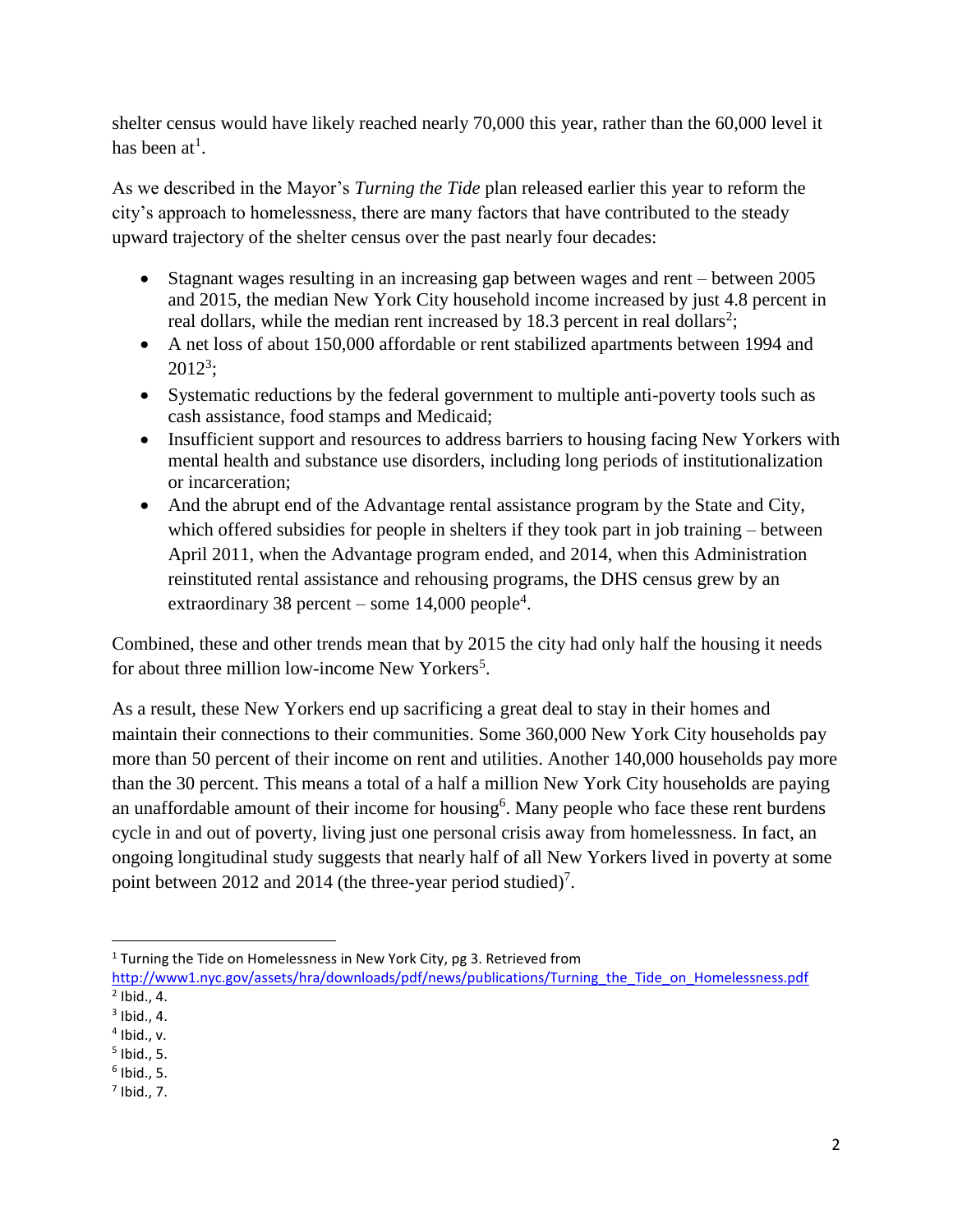As a result of these economic factors, 70 percent of the shelter system census now consists of families, and 34 percent of the families with children have an adult who is working<sup>8</sup>.

At the same time, domestic violence is a major driver of homelessness, with some 30 percent of the families with children in the DHS shelter system having a history of domestic violence<sup>9</sup>.

Homelessness in New York City and jurisdictions across the country is the very real result of decades of changes in our economy and past choices made in New York City, Albany, and Washington. The devastating impacts of economic inequality and past inaction from prior administrations led to the homeless crisis we face today, but the initiatives of both HRA and DHS are beginning to reverse the trend. A recent Furman Center study, for example, found that the year over year shelter census growth from calendar year 2015 to calendar year 2016 was the lowest increase since 2011 before the Advantage program ended. And the shelter census has remained roughly flat year over year for the first time in more than a decade.

# **Breaking the Trajectory**

Breaking the trajectory of exponential shelter system growth is the result of significant policy reforms implemented by this Administration.

Since coming into office, the Administration restored the City's rental assistance programs and directed unprecedented resources toward a new comprehensive and holistic approach to fighting homelessness focused on prevention, street homeless outreach, expanded transitional housing options, averted shelter entry, expanded civil legal services, and more robust rehousing and aftercare services.

The City's prevention first strategy includes an array of tools, which recognizes that the path to homelessness is not linear and therefore our approach cannot be a one-size fits all approach.

Since FY14 we have enhanced our services and assistance, including these initiatives:

- **Creating and implementing rental assistance programs and restoring Section 8 and New York City Housing Authority priorities** which though September have helped 71,596 children and adults move out of, or avert entry into shelter, through this commitment of permanent housing resources;
- **Provided emergency rental assistance to 217,000 households through FY17**, helping rent-burdened New Yorkers at risk of eviction stay in their homes;
- **Launched the largest municipal commitment ever to build and expand supportive housing** by committing to developing 15,000 new units in 15 years;
- **Aggressively expanded free legal assistance for New Yorkers** in danger of illegal eviction by increasing funding for legal services for tenants to  $$62$  million by FY16 – a

l 8 Ibid., iii.

<sup>&</sup>lt;sup>9</sup> Ibid., 5.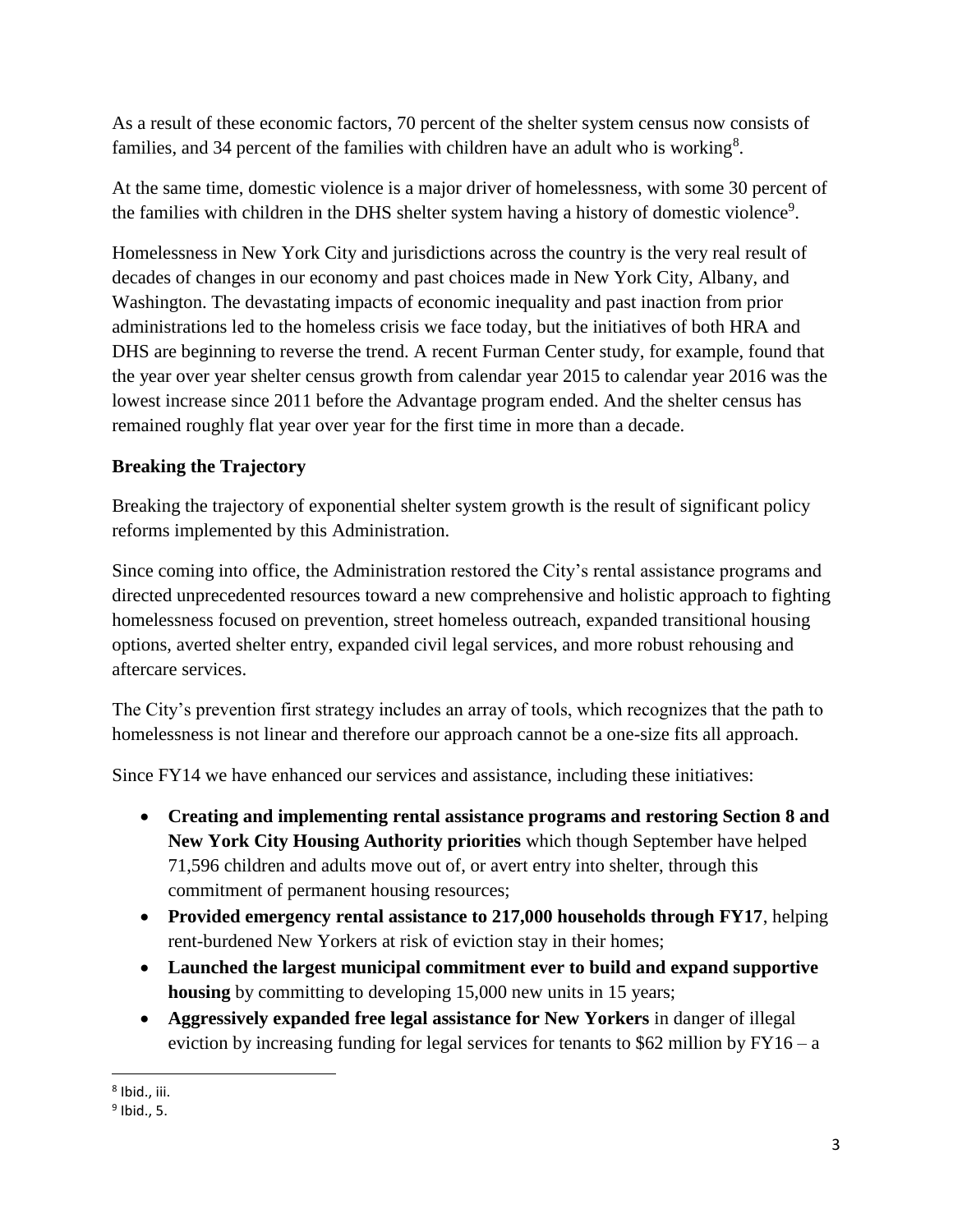more than tenfold increase. At the same time, evictions dropped by 24 percent and more than 40,000 New Yorkers were able to stay in their homes in 2015 and 2016;

- **Began implementation, over the next five years, to provide access to legal services**  for all New York City tenants facing eviction in Housing Court, which at full implementation will serve 400,000 New Yorkers;
- **Implemented 46 systematic and management reforms** to streamline how we address homelessness as a result of the 90-day review of homeless services last year;
- Closed, as of last month, more than 1,000 cluster units, which is nearly a 30% reduction in the 17-year cluster apartment shelter program, which had 3,658 active cluster site units in January 2016 when the closure plan was first announced.
- Through HRA's Source of Income (SOI) discrimination unit**, taking action to prevent and prosecute housing discrimination based on source of income** – and fighting SOI discrimination, through the City Commission on Human Rights (CCHR) filing of five complaints against large landlords and brokerage firms that together control about 20,000 units citywide. (In 2015 CCHR quadrupled the number of investigations into SOI discrimination and in 2016 it filed more than 120 SOI discrimination investigations—the highest number in its history.);
- And created the **Homelessness Prevention Administration** housed within HRA to oversee prevention programs to improve program management and effectiveness.

We are moving forward in the implementation phase for these substantial changes in the fourdecades-old homeless services system – but, as we regularly acknowledge, we are addressing systemic problems that built up over decades. As such, while many clients have already benefited from our reforms, others have not yet felt the full impact of these systemic changes that are underway.

## **Prevention and Averting Shelter Entry**

The City's portfolio of prevention tools is more extensive than ever before; it includes historic investments in the agency's Homebase program, expanded payment of emergency grants, legal services, and rental assistance.

## **Homebase**

Since 2014, we expanded the Homebase program from 14 locations in FY15 to 24 locations that exist today. We encourage families facing potential homelessness to seek help first at one of our Homebase offices in all five boroughs. As of FY18, a total of nearly \$59 million annually supports an enhanced HomeBase program that provides coordinated preventive, aftercare, and community support services, including benefits advocacy, budgeting, employment, short-term financial assistance, and assistance with housing relocation. As a result of the increased investment in Homebase, we reached 27,607 households in FY17, a 131% increase in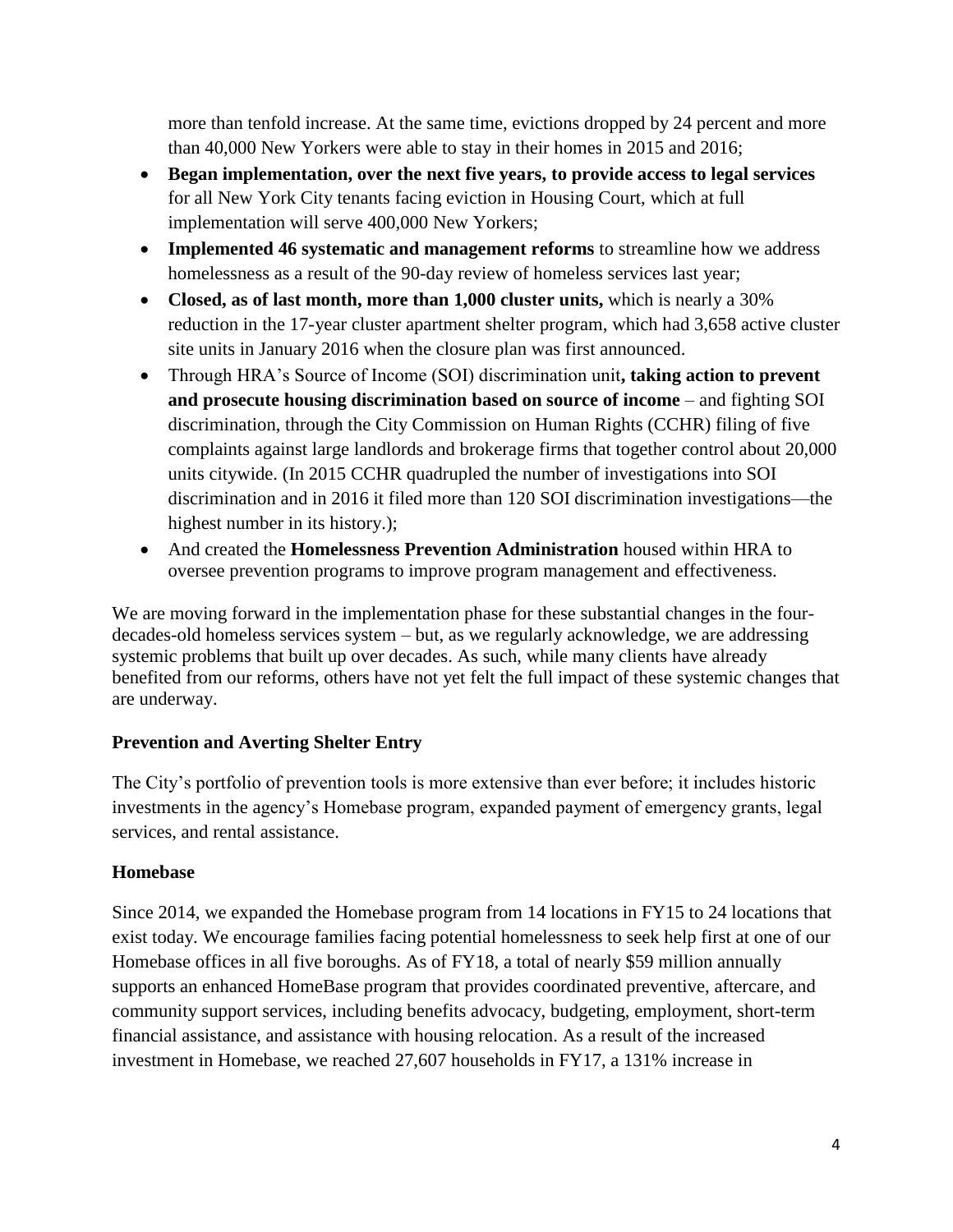households served compared to FY14. Over 90% of these households remain in the community and have not entered shelter within one year of receiving services.

### **Payment of Emergency Grants**

Helping New Yorkers at risk of eviction remains a crucial priority for this Administration. Clients facing eviction or other emergency situations can apply for an Emergency Cash Assistance grant, also called a One-shot Deal, at their local HRA Job Center. Eligibility for such a grant depends on household size, income, resources, ability to meet future rent obligations, and other factors. And some grants are issued as loans which require repayment.

By providing emergency assistance, we have helped more than 300,000 New Yorkers remain in their homes while saving taxpayers' money because rental assistance is much less expensive than the cost of a homeless shelter. In calendar year 2016, HRA provided rent arrears to 58,100 households at a cost of \$214 million, and between January 2014 and December 2016 a total of more than 161,000 household received assistance, representing a 24% increase in cases compared to 2013. The increase in spending resulted from increased monthly rents families and individuals have to pay, additional households being found eligible due to the increasing gap between rents and income, and enhanced targeting of these services to prevent homelessness through partnerships with community-based organizations.

## **Legal Services**

With the enactment of Local Law 136 of 2017, New York City became the first city in the nation to make the commitment that anyone facing an eviction case can access legal assistance. Last February, we added an additional \$93 million to our \$62 million investment for tenant legal services, at full implementation in five years, for a comprehensive program to provide access to legal representation to all low-income tenants facing eviction proceedings in Housing Court earning up to 200% of the federal poverty line – about \$50,000 for a family of four – and brief legal assistance for all tenants facing eviction in court whose income is above that level. In five years, at full implementation, the City will spend \$155 million annually to cover the costs of this critical program keeping New Yorkers in their homes and communities.

As noted earlier, as a result of all of the Administration's prevention initiatives, evictions by Marshals have decreased 24% and some 40,000 New Yorkers have been able to remain in their homes in 2015 and 2016.

Tenants are encouraged to call 311 if they are facing an eviction and/or visit HRA offices located in the Housing Courts.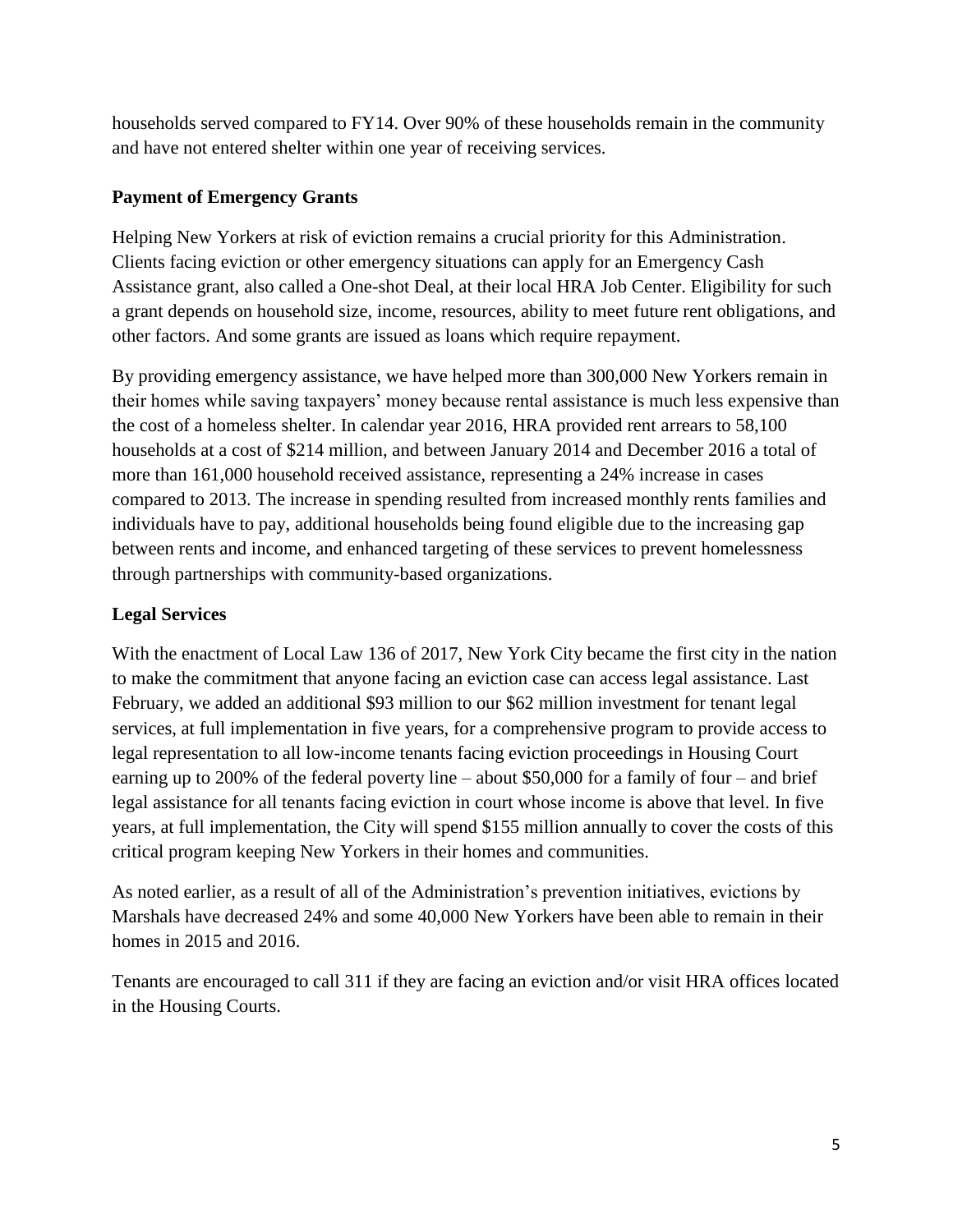#### **Move-Outs and Aftercare**

In 2011, the State and City cut the Advantage rental assistance program, which had devastating impacts on the number of New Yorkers in need of shelter and the DHS shelter census. In order to reverse course, beginning in 2014, the Administration implemented the City's LINC rental assistance programs to help families and individuals move from temporary, emergency shelter back to the community by paying a portion of their rent. In 2015, the Administration implemented the CityFEPS and SEPS programs to expand rental assistance to both prevent homelessness and promote shelter move outs. In addition to rental assistance, the Administration reinstated New York City Housing Authority (NYCHA) and Section 8 priority referrals for clients in the HRA or DHS shelter systems.

In total, these initiatives have enabled 71,596 individuals in 26,356 households to avert entry into or move out of shelter through September 2017.

In addition to rental assistance, Homebase's aftercare services are available to all households leaving shelter through a rental assistance program, as early as possible in their tenancy, followed by a thorough assessment, the development of an individualized service plan, and intensive services for the most at-risk households. Services include long-term support as well as engagement with households in the midst of short-term housing crises.

HRA workers are also onsite at Homebase to assist with the tenants' public benefits issues and emergency rent arrears grant applications. Homebase also offers regular workshops for at-risk community members, including former shelter residents, and provides information on affordable housing, subsidies, employment, work supports, and financial empowerment.

Many people do not reach out for help before they lose their homes – in part because they never knew help was available. Homebase staff also conducts outreach by going directly into the city's neighborhoods to engage people in public spaces – outside supermarkets, check cashing businesses, and nail salons or at buildings with many eviction notices. They attend community events, speak at places of worship, and build close referral relationships with neighborhood schools. Together, Homebase's efforts are a powerful component of the City's strategy to reduce the number of families and individuals in shelters.

#### **Responding to Introductions**

With respect to the two bills relating to HRA and DHS before the Committee today, we look forward to working with the sponsors to address some concerns that we have with the proposed legislation.

#### **Proposed Int. No. 1524**

Int. No. 1524 would amend the administrative code of the city of New York, in relation to radiator inspections in homeless shelters. We would like to work with the sponsor to align the